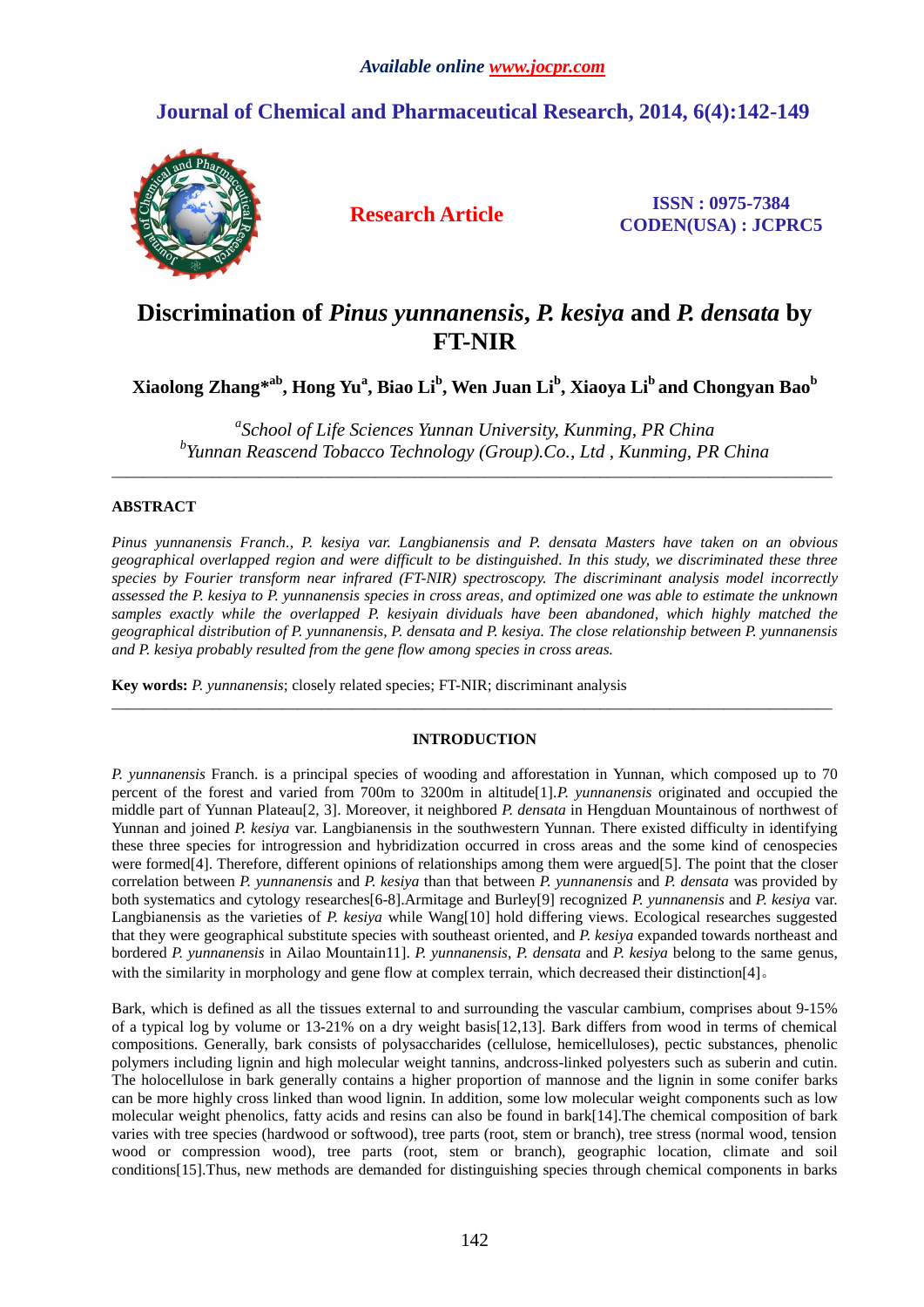of a species in varies habitats or diverse species at same environment.

Fourier transform near infrared (FT-NIR) spectroscopy is rapidly developed during the last thirty years[16], with the advantage of efficiency, rapid and easily detection, and lower cost as well. NIR has already been widely used in scientific research, including crops[17-24],traditional Chinese medicine[25-28], tea[29], fruit[30-32], forestry[33] et al. However, few works has been done in discrimination of *P. yunnanensis* and its related species.

*\_\_\_\_\_\_\_\_\_\_\_\_\_\_\_\_\_\_\_\_\_\_\_\_\_\_\_\_\_\_\_\_\_\_\_\_\_\_\_\_\_\_\_\_\_\_\_\_\_\_\_\_\_\_\_\_\_\_\_\_\_\_\_\_\_\_\_\_\_\_\_\_\_\_\_\_\_*

In this study, FT-NIR of *P. yunnanensis, P. kesiya* and *P. densata* were detected and then being distinguished using the discriminant analysis method. Improving our understanding will provide new insights into the relationship of these three species.

## **EXPERIMENTAL SECTION**

### **SAMPLES COLLECTION**

A total of 185 individuals (130 for *P. yunnanensis*, 30 for *P. kesiya* and 25 for *P. densata*) from Yunnan, Sichuan and Tibet provinces were obtained during 2010-2012 (Table 1).The rectangular (portrait: landscape = 3:1) barks at one meter above ground each plant were naturally dried and then smashed to 0.25mm. All samples were kept at -4℃.

| Table 1 185 samples of <i>Pinu sgenus from Yunnan</i> , Sichuan and Tibet provinces |  |  |
|-------------------------------------------------------------------------------------|--|--|
|                                                                                     |  |  |

| ID         | Species                     | Locations                                  | Altitude (m)      | Long.E(E)             | Lat.(N)              |
|------------|-----------------------------|--------------------------------------------|-------------------|-----------------------|----------------------|
| $1 - 5$    | P. vunnanensis              | Baoshan, Eshan, Yuxi, Yunnan               | 1897.999-1900.374 | 102.305772-102.306638 | 24.229955-24.230105  |
| $6 - 10$   | P. vunnanensis              | Gasa, Xinping, Yuxi, Yunnan                | 2009.047-2036.670 | 101.539555-101.539725 | 23.975998-23.976283  |
| $11 - 15$  | P. vunnanensis              | Shigu, Lijiang, Yunnan                     | 1998.541-2036.533 | 99.945060-99.945637   | 26.929408-26.929433  |
| $16 - 20$  | P. vunnanensis              | Taizhong, Jingdong, Pu'er, Yunnan          | 2601.003-2603.005 | 101.085160-101.085180 | 24.530821-24.530822  |
| $21 - 25$  | P. vunnanensis              | Tianchi, Yunlong, Lijiang, Yunnan          | 2655.000-2720.000 | 99.270282-99.270267   | 25.860870-25.864192  |
| $26 - 30$  | P. vunnanensis              | Huashan, Zhanyi, Qujing, Yunnan            | 2057.950-2059.951 | 103.956777-103.956976 | 25.786104-25.786305  |
| $31 - 35$  | P. vunnanensis              | Dongadi, Nanjian, Dali, Yunnan             | 1624.567-1716.890 | 100.582998-100.592978 | 24.767995-24.786995  |
| 36-40      | P. vunnanensis              | Tianshengqiao, Nanjian, Dali, Yunnan       | 1765.187-1767.983 | 100.543387-100.549396 | 24.808520-24.808715  |
| $41 - 45$  | P. yunnanensis              | Dajiantang, Yongping, Dali, Yunnan         | 1738.308-1750.000 | 99.527318-99.529405   | 25.481587-25.482887  |
| $46 - 50$  | P. vunnanensis              | Qushi, Tengchong, Baoshan, Yunnan          | 1572.440-1596.420 | 98.573293-98.574050   | 25.223950-25.224760  |
| 51-55      | P. kesiya                   | Simao, Pu'Er, Yunnan                       | 1378.040-1443.129 | 100.974450-100.974708 | 22.716907-22.717525  |
| 56-60      | P. kesiya                   | Xiaoheijiang, Jinggu, Pu'er, Yunnan        | 933.314-935.005   | 100.964500-100.969658 | 23.187003-23.187201  |
| $61 - 65$  | P. densata                  | Dongjiu, Linzhi, Tibet                     | 2464.264-2510.779 | 94.850957-94.802030   | 29.948778-29.962737  |
| 66-70      | P. vunnanensis              | Datian, panzhihua, Sichuan                 | 1744.570-1747.918 | 101.787163-101.787193 | 26.252105-26.252210  |
| 71-75      | P. yunnanensis              | Xiaguan, Dali, Yunnan                      | 2188.890-2278.330 | 100.233538-100.265343 | 25.502935-25.556702  |
| 76-80      | P. vunnanensis              | Guishan, Shilin, Kunming, Yunnan           | 2022.154-2039.661 | 103.499353-103.501383 | 24.678573-24.679518  |
| 81-85      | P. yunnanensis              | Tuodian, Shuangbai, Chuxiong, Yunnan       | 1993.000-2018.400 | 101.581587-101.582627 | 24.756695-24.758563  |
| 86-90      | P. vunnanensis              | Zhulin, Guangnan, Wenshan, Yunnan          | 1450.480-1455.420 | 104.593985-104.593997 | 23.965587-23.965692  |
| 91-95      | P. vunnanensis              | Toutang, Wenshan, Yunnan                   | 1516.400-1518.990 | 104.240445-104.240473 | 23.419363-23.419402  |
| $96 - 100$ | P. yunnanensis              | Yaoguan, Shidian, Baoshan, Yunnan          | 1802.710-1852.920 | 99.246190-99.246888   | 24.618433-24.618782  |
| 101-105    | P. vunnanensis              | Zhesang, Funing, Wenshan, Yunnan           | 1488.000-1493.000 | 106.024500-106.024500 | 23.839003-23.8392215 |
| 106-110    | P. yunnanensis              | Waicang, Anding, Jingdong,, Pu'er, Yunnan  | 1531.462-1535.452 | 100.634000-100.634325 | 24.697000-24.697236  |
| 111-115    | P. vunnanensis              | Baishiyan, Anding, Jingdong, Pu'er, Yunnan | 1785.390-1787.813 | 100.721401-100.721632 | 24.708600-24.708613  |
| 116-120    | P. densata                  | Milin airport, milin, Linzhi, Tibet        | 2948.692-2980.474 | 94.267108-94.275360   | 29.246997-29.248407  |
| 121-125    | P. densata                  | Gedinggou, Linzhi, Tibet                   | 3083.798-3096.123 | 94.166230-94.166292   | 29.747805-29.747878  |
| 126-130    | P. vunnanensis              | Hutiaoxia, Shangri-La, Diging, Yunnan      | 2660.397-2687.312 | 99.956525-99.957000   | 27.355485-27.356270  |
| 131-135    | P. densata                  | Xiaozhongdian, Shangri-La, Diqing, Yunnan  | 3236.120-3266.116 | 99.846920-99.847248   | 27.426223-27.426247  |
| 136-140    | P. densata                  | Napahai, Shangri-La, Diqing, Yunnan        | 3495.064-3536.580 | 99.621032-99.621482   | 27.927030-27.927267  |
| 141-145    | P. kesiya                   | Gaoligongshan, Longling, Baoshan, Yunnan   | 1296.070-1330.41  | 98.873482-98.873640   | 24.788785-24.789028  |
| 146-150    | P. vunnanensis              | Zhaojiadian, Dayao, Chuxiong, Yunnan       | 1853.571-1880.874 | 101.471538-101.471723 | 25.803338-25.803383  |
| 151-155    | P. vunnanensis var. pygmaea | Xinjian, Dayao, Chuxiong, Yunnan           | 2035.000-2038.000 | 101.120460-101.120482 | 25.492320-25.492420  |
| 156-160    | P. yunnanensis var. pygmaea | Xiaobaihu, Luliang, Qujing, Yunnan         | 1909.423-1909.446 | 103.356100-103.356235 | 25.022462-25.022473  |
| 161-165    | P. vunnanensis              | Zhaoyang, Zhaotong, Yunnan                 | 2001.926-2006.618 | 103.523845-103.523892 | 27.278280-27.278292  |
| 166-170    | P. vunnanensis              | Mengmeng, Shuangjiang, Lincang, Yunnan     | 1730.267-1741.362 | 99.928217-99.929100   | 23.495852-23.496725  |
| 171-175    | P. kesiya                   | Gucheng, Zhenyuan, Pu'er, Yunnan           | 1061.000-1081.990 | 101.137820-101.138158 | 23.742728-23.743167  |
| 176-180    | P. kesiya                   | Oima, Mojiang, Pu'er, Yunnan               | 1553.47-1557.89   | 101.677550-101.677572 | 23.555468-23.555503  |
| 181-185    | P. kesiya                   | Zhongliangzi, Mojiang, Pu'er, Yunnan       | 1634.373-1715.475 | 101.593267-101.593183 | 23.367438-23.367805  |

## **DETECTING WITH NT-NIR**

Data was collected by Fourier transform infrared spectrometer (Nicolet Antaris<sup>TM</sup>, USA) after pre-heating for 30min. The RESULT<sup>TM</sup> package and TQ Analyst 8.6.12 (Thermo Nicolet, USA) software were used to carry out the spectrum data of all samples. Data range for scanning was as follows:  $10000 \sim 4000 \text{cm}^{-1}$ ; Resolution:8 cm<sup>-1</sup>; Number of scan: 72 times.

## **DATA ANALYSIS**

The principal component analysis- mahalanobis distance (PCA-MD) method was used for modeling the discrimination of spectrum of *P. yunnanensis*, *P. densata* and *P. kesiya*.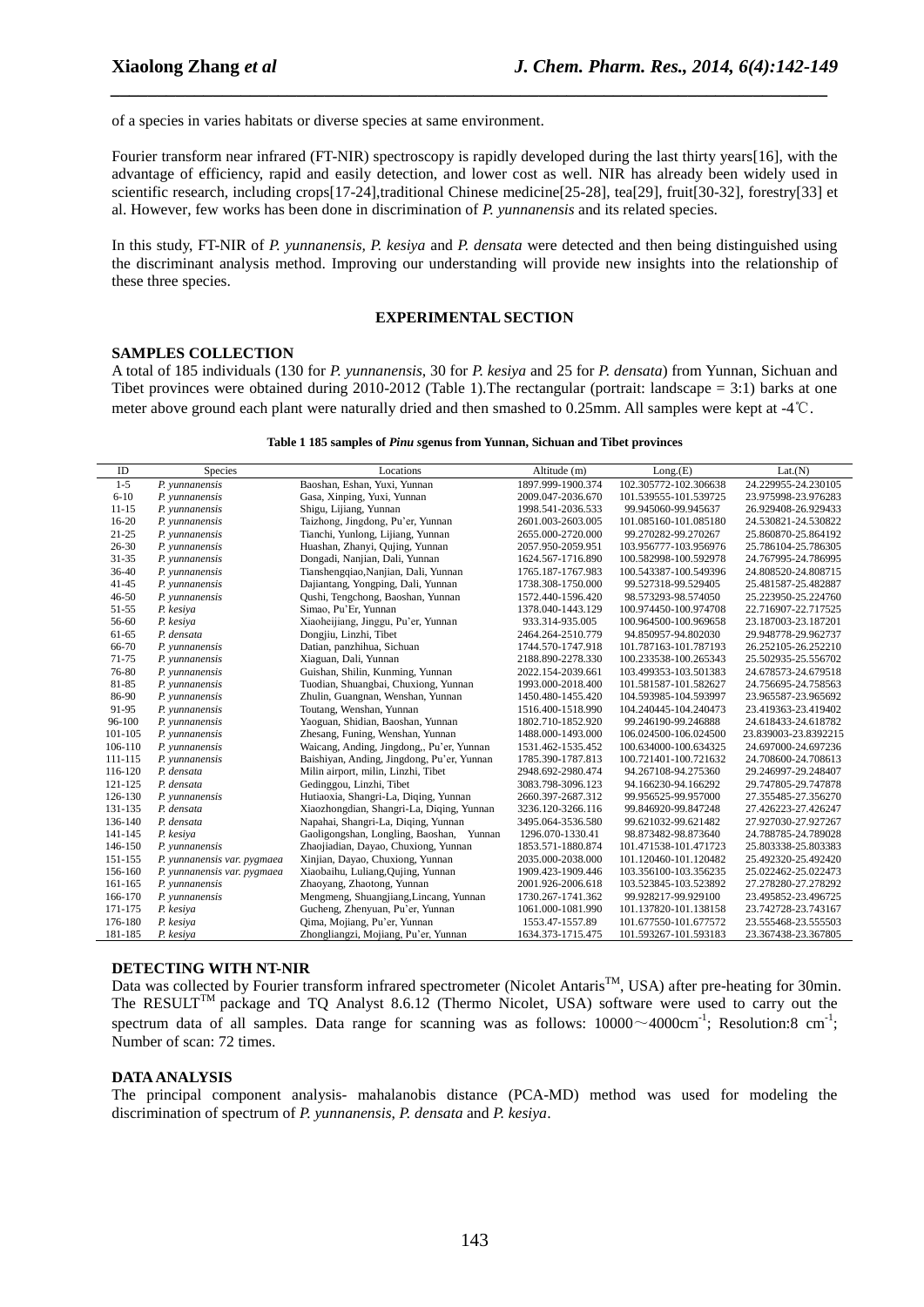## **RESULTS AND DISCUSSION**

*\_\_\_\_\_\_\_\_\_\_\_\_\_\_\_\_\_\_\_\_\_\_\_\_\_\_\_\_\_\_\_\_\_\_\_\_\_\_\_\_\_\_\_\_\_\_\_\_\_\_\_\_\_\_\_\_\_\_\_\_\_\_\_\_\_\_\_\_\_\_\_\_\_\_\_\_\_*

### **PRE-PROCESSING OF SPECTRUM**

Generally, a series of pre-processing, like enhancing signal, speckle reduction et al, were required in building the model of infrared correction method, for the data obtained was always accompanied changing, overlaid information. Derivative was the most common means in decreasing the effects that caused of spectral line shifts. The NIR spectra was pre-processed with second derivative to decrease the systemic error and then Norris derivative filter(5, 5) was used in filtering of spectra.



**Fig.2 The spectrum corrected with second derivative**

## **THE CRITERIA DEFINITIONS**

Discriminant analysis was carried out with PCA-Mahalanobis according to the products spectrum of each step. Mahalanobis distance usually acts as the measurement between the barycentre of groups in clustering, with the correlations among samples being considered. Samples would coincide with each other when the same spectrum have been described, or separate at entirely distinctive wave.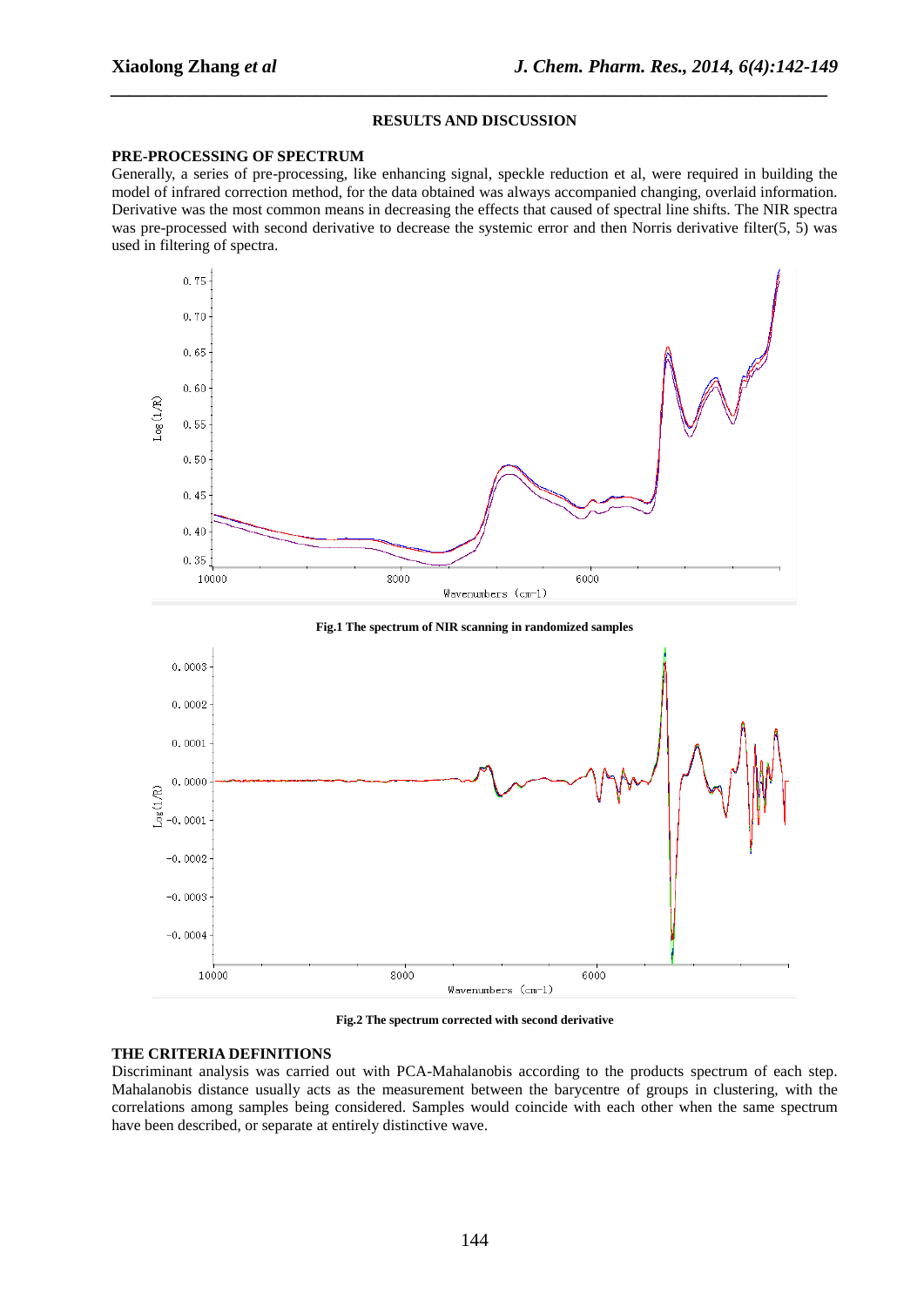PCA-Mahalanobis:

$$
A_{m \times n} = \begin{bmatrix} x_{11} & x_{12} & \cdots & x_{in} \\ x_{21} & x_{22} & \cdots & x_{2n} \\ \vdots & \vdots & \cdots & \vdots \\ x_{m1} & x_{m2} & \cdots & x_{mn} \end{bmatrix}
$$

Then mahalanobis distance were calculated as follows:

$$
D_i^2 = (\mathbf{t}_i - \bar{\mathbf{t}})^{\mathrm{T}} \mathbf{M}^{-1} (\mathbf{t}_i - \bar{\mathbf{t}})
$$

$$
\bar{\mathbf{t}} = \frac{1}{m} \sum_{i=1}^m \mathbf{t}_i
$$

Wherem denotes the number of values,  $D_i^2$  denotes the distance square,  $t_i$  is a multivariate vector, M denotes the [covariance matrix](http://en.wikipedia.org/wiki/Covariance_matrix) and  $\bar{t}$  denotes equals overall sample mean.

*\_\_\_\_\_\_\_\_\_\_\_\_\_\_\_\_\_\_\_\_\_\_\_\_\_\_\_\_\_\_\_\_\_\_\_\_\_\_\_\_\_\_\_\_\_\_\_\_\_\_\_\_\_\_\_\_\_\_\_\_\_\_\_\_\_\_\_\_\_\_\_\_\_\_\_\_\_*

## **PCA-MAHALANOBIS MODEL**

Referring to the discrimination analysis model, FT-NIR spectrum optimized suggested that samples of *P. densata* assembled to a single group and the rest individuals gathered into *P. yunnanensis* and *P. kesiya*, respectively (Fig.3). However, eight *P. kesiya* samples were incorrectly evaluated to be *P. yunnanensis*, which blended one another at the cross areas.



**Fig.3 Individuals of** *P. yunnanensis***,** *P. densata* **and** *P. kesiya* **being classified based on the PCA- Mahalanobis distance**

Characteristics of samples would perform a high similarity while the variation of locus being at the lower level on the basis of the Mahalanobis distance, which measures the variation of clusters, and completely coincided with each other at zero of Mahalanobis distance.

**Table 2 Mahalanobis distance within and among** *P. yunnanensis***,** *P. densata* **and** *P. kesiya* **clusters**

|                | P. yunnanensis | P. kesiya | P. densata |
|----------------|----------------|-----------|------------|
| P. vunnanensis | 0.971          | 2.370     | 2.320      |
| P. kesiya      | 1.245          | 0.910     | 2.349      |
| P. densata     | 2.245          | 3.592     | 0.975      |

The mahalanobis distance of clusters were analyzed and the mean distance within and between each pair of clusters were listed in table 2. It can be concluded that the mean distance within *P. yunnanensis* was 0.971 and that between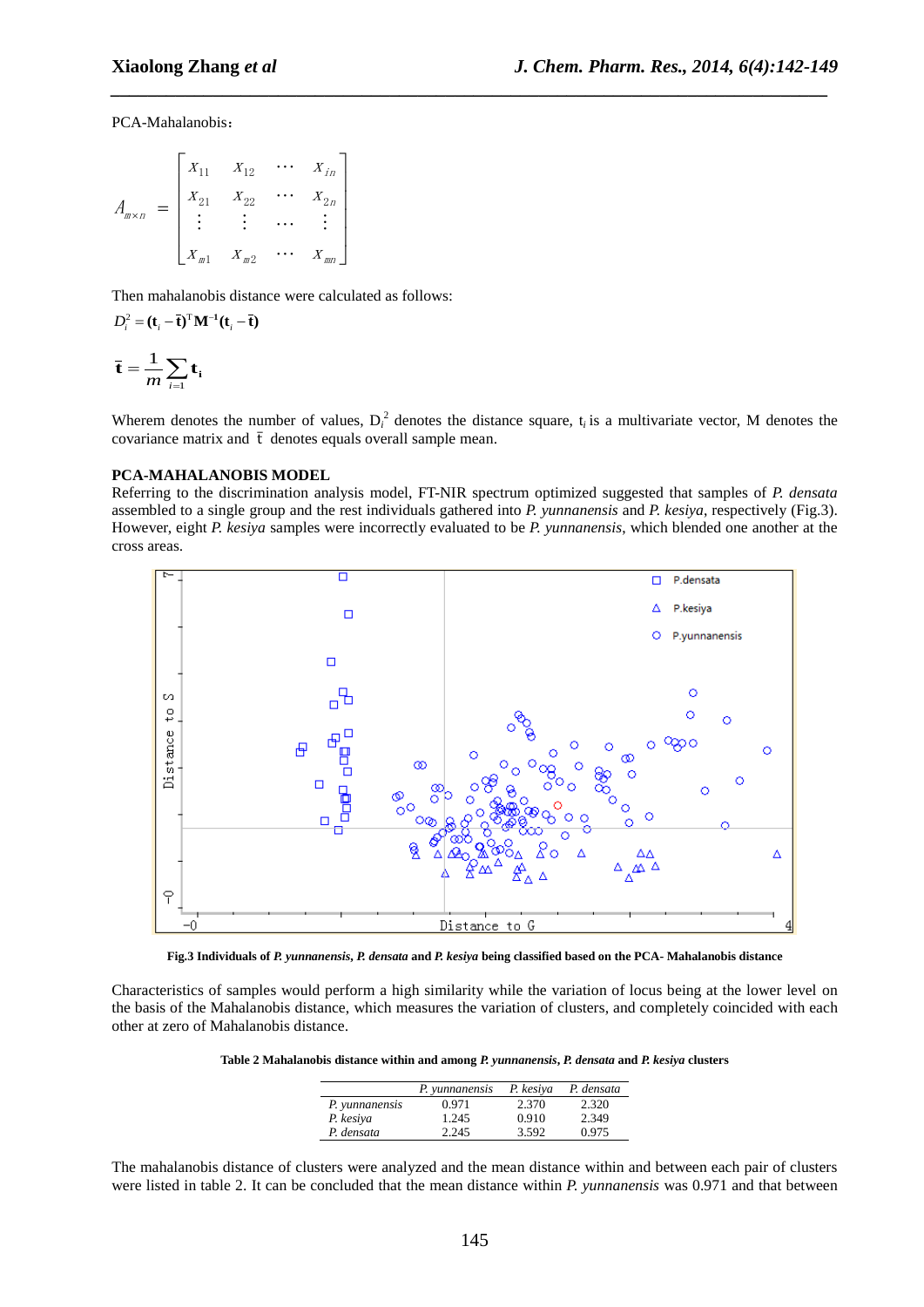*P. densata*, *P. kesiya* were 2.320, 2.370. *P. kesiya* gave less mean distancewhen compared to that of *P. yunnanensis*, which is 0.910 within clusters and 1.245, 2.349 distanced from*P. yunnanensis*, *P. densata*. Mean distance for *P. densata* within clusters was 0.975 and 2.245, 3.592 between *P. yunnanensis*, *P. kesiya*, respectively. At total, each species, which took on less mean distance within species than that among species, assembled to a separate cluster. A fraction of *P. kesiya*individuals overlapped to*P. yunnanensis*, with the distance of 1.245.This result match the result that eight *P. kesiya* had been incorrectly discriminated to be *P. yunnanensis*.

*\_\_\_\_\_\_\_\_\_\_\_\_\_\_\_\_\_\_\_\_\_\_\_\_\_\_\_\_\_\_\_\_\_\_\_\_\_\_\_\_\_\_\_\_\_\_\_\_\_\_\_\_\_\_\_\_\_\_\_\_\_\_\_\_\_\_\_\_\_\_\_\_\_\_\_\_\_*

Table 3 showed the sample plots where *P. kesiya* and *P. yunnanensis* got overlapped. That the two species went through the long-term convergent evolution in same habitat led to the their close relationship for they had been similar to each other in morphology and chemical components[11]. Thus, we eliminated eight *P. kesiya* samples overlapped with *P. yunnanensis* and then optimized the discrimination analysis model.

*P. yunnanensis*, *P. kesiya* and *P. densata* were assembled to their respective clusters when the eight overlapped samples of *P. kesiya* had been abandoned. Perfectly match was obtained between discriminant analysis modeling chart and their geographical distribution correspondingly. *P. yunnanensis* occupied the middle part and neighbored to *P. densata* at the Hengduan Mountainous of northwest of Yunnan, and joined the *P. kesiya* in southwestern Yunnan, and was distance from *P. densata*, additionally.

**Table 3 Eight** *P. kesiya* **individuals were incorrectly assessed to be** *P. yunnanensis*

| ID  | <b>Species</b> | Locations                        | Province |
|-----|----------------|----------------------------------|----------|
| 52  | P. kesiya      | Simao, Pu'er                     | Yunnan   |
| 53  | P. kesiya      | Simao, Pu'er,                    | Yunnan   |
| 181 | P. kesiya      | Zhongliangzi, Mojiang, Pu'er     | Yunnan   |
| 182 | P. kesiya      | Zhongliangzi, Mojiang, Pu'er     | Yunnan   |
| 183 | P. kesiya      | Zhongliangzi, Mojiang, Pu'er     | Yunnan   |
| 184 | P. kesiya      | Zhongliangzi, Mojiang, Pu'er     | Yunnan   |
| 141 | P. kesiya      | Gaoligongshan, Longling, Baoshan | Yunnan   |
| 145 | P. kesiya      | Gaoligongshan, Longling, Baoshan | Yunnan   |



**Fig. 4 Clusters of three species being classified without eight individuals of** *P. kesiya* **in cross area**

**Table 4 Mahalanobis distance within and among** *P. yunnanensis***,** *P. densata* **and** *P. kesiya* **clusters without eight individuals of** *P. kesiya* **in corss area**

|                | P. yunnanensis | P. kesiya | P. densata |
|----------------|----------------|-----------|------------|
| P. yunnanensis | 0.971          | 3.293     | 2.321      |
| P. kesiya      | 1.353          | 0.962     | 2.493      |
| P. densata     | 2.245          | 3.493     | 0.975      |

The mean Mahalanobis distance within and between each pair of clusters were calculated, without eight samples in table 3. The mean distance within *P. yunnanensis* was same to that in table 4 (0.971) and were 2.321, 3.293 between *P. densata*, *P. kesiya*. *P. kesiya* was 0.962 within clusters and the distances were 1.353, 2.493 from *P. yunnanensis*, *P. densata*. Mean distance for *P. densata* within clusters was 0.975 and 2.245, 3.493 between *P. yunnanensis*, *P. kesiya*, respectively. These three species varied more among species than that within species. Distance between *P. yunnanensis* and *P. kesiya* was relatively lower (1.353) educed from the optimized discriminant analysis model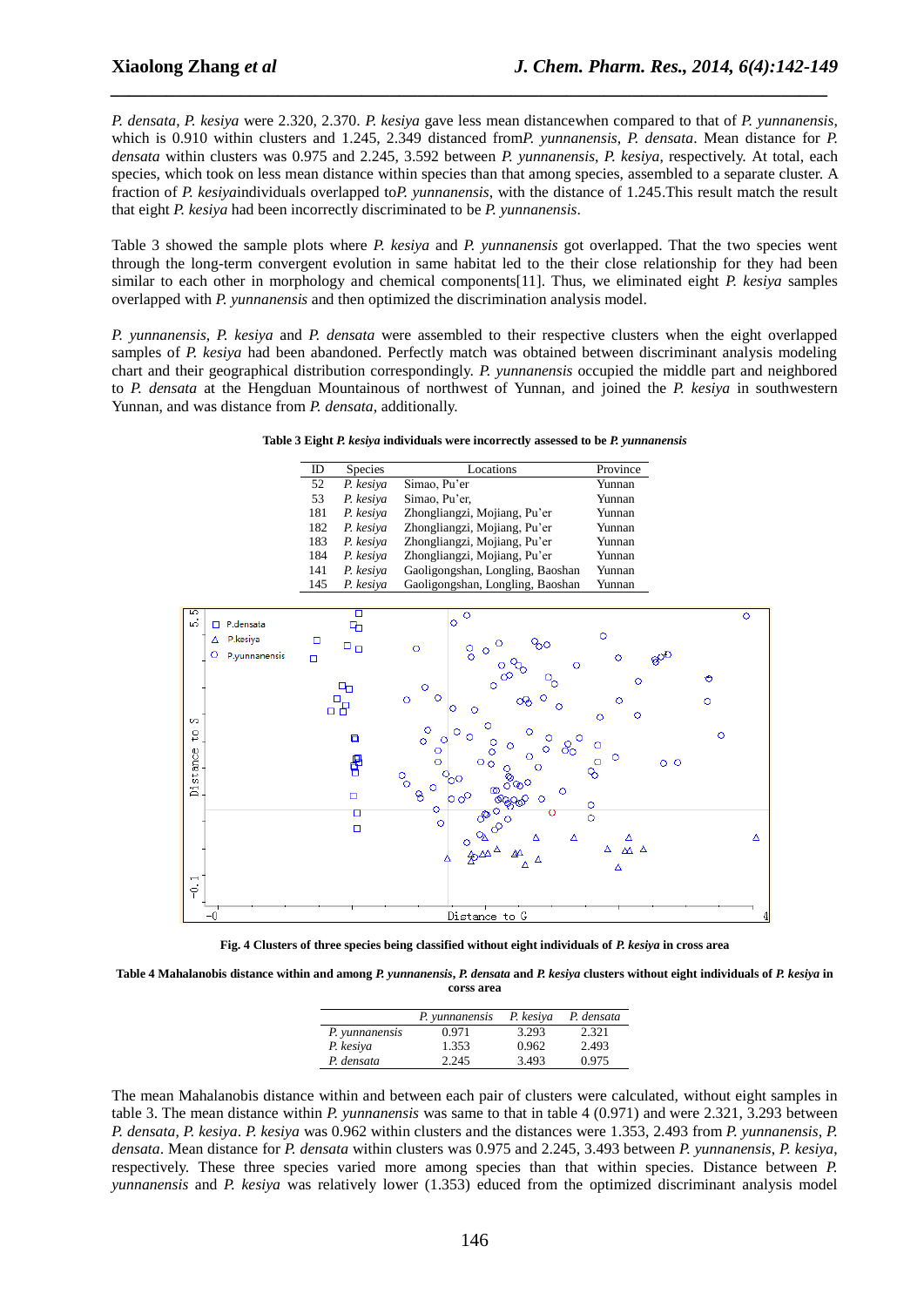(eight overlapped *P. kesiya* were abandoned), and proper assessments were obtained.

#### **CERTIFYING OF OPTIMIZED PCA- MAHALANOBIS ANALYSIS MODEL**

The NIR of 20 individuals (14 individuals for *P. yunnanensis*, 3 of both for *P. densata* and *P. kesiya* , as table 5 shows) were distinguished by optimized discriminant analysis model. Only one *P. kesiya* was incorrectly regard as *P. yunnanensis*, and the rest were identified exactly (table 6).

*\_\_\_\_\_\_\_\_\_\_\_\_\_\_\_\_\_\_\_\_\_\_\_\_\_\_\_\_\_\_\_\_\_\_\_\_\_\_\_\_\_\_\_\_\_\_\_\_\_\_\_\_\_\_\_\_\_\_\_\_\_\_\_\_\_\_\_\_\_\_\_\_\_\_\_\_\_*

It could be concluded from table 6 that the optimized discriminant analysis model without eight overlapped *P. kesiya* individuals could correctly distinguish the unknown samples. However, a *P. kesiya* sample marked XL039-C which from Number 80 Simao of Pu'er, Yunnan was determined to *P. yunnanensis*. The similar habitats and long-term convergent evolution of these two species was a possible reason[11].

| ID             | <b>Species</b>              | Location                                  | Altitude (m) | Long(E)    | Lat.(N)    |
|----------------|-----------------------------|-------------------------------------------|--------------|------------|------------|
| XL027-C        | P. vunnanensis              | Wuliang, Nanjian, Dali, Yunnan            | 1716.800     | 100.536697 | 24.824105  |
| XL063-C        | P. vunnanensis              | Anding, Jingdong, Pu'er, Yunnan           | 1531.473     | 100.634000 | 24.697020  |
| <b>XL072-C</b> | P. vunnanensis              | Toutang, Wenshan, Yunnan                  | 1518.990     | 104.240473 | 23.419363  |
| <b>XL077-C</b> | P. yunnanensis              | Yaoguan, Shidian, Baoshan, Yunnan         | 1819.240     | 99.246190  | 24.618708  |
| <b>XL088-C</b> | P. vunnanensis              | Zhaojiadian, Dayao, Chuxiong, Yunnan      | 1861.324     | 101.471618 | 25.803353  |
| <b>XL102-C</b> | P. yunnanensis var. pygmaea | Xiaobaihu, Luliang, Yunnan                | 1909.446     | 103.356100 | 25.022462  |
| <b>XL105-C</b> | P. yunnanensis              | Mengmeng, Shuangjiang, Lincang, Yunnan    | 1741.362     | 99.928680  | 23.496555  |
| $XL120-C$      | P. vunnanensis              | Datian, Panzhihua, Panzhihua, Sichuan     | 1747.918     | 101.787177 | 26.252117  |
| XL145-3        | P. vunnanensis              | Xiaguan, Dali, Yunnan                     | 2278.330     | 100.265343 | 25.502935  |
| <b>XL150-C</b> | P. vunnanensis              | Qushi, Tengchong, Baoshan, Yunnan         | 1580.64      | 98.574050  | 25.2243302 |
| <b>XL170-C</b> | P. yunnanensis              | Gasa, Xinping, Yuxi, Yunnan               | 2012.040     | 101.539657 | 23.976092  |
| XL175-C        | P. vunnanensis              | Shigu, Lijiang, Yunnan                    | 2036.533     | 99.945280  | 26.929440  |
| <b>XL179-C</b> | P. vunnanensis              | Hutiaoxia, Shangri-La, Diqing, Yunnan     | 2647.300     | 99.956525  | 27.355485  |
| $XL125-C$      | P. vunnanensis              | Taizhong, Jingdong, Pu'er, Yunnan         | 2600.529     | 101.08517  | 24.53082   |
| $XL161-C$      | P. kesiya                   | Gaoligongshan, Longling, Baoshan, Yunnan  | 1297.563     | 98.873482  | 24.788785  |
| XL039-C        | P. kesiya                   | 80th, Simao, Pu'Er, Yunnan                | 1378.040     | 100.974252 | 22.717372  |
| $XLO61-C$      | P. kesiya                   | Zhongshan, Jinggu, Pu'er, Yunnan          | 1678.854     | 100.546660 | 23.508732  |
| XL187-C        | P. densata                  | Xiaozhongdian, Shangri-La, Diqing, Yunnan | 3251.900     | 99.847058  | 27.426243  |
| $XL130-C$      | P. densata                  | Milin, Linzhi, Tibet                      | 2970.863     | 94.267417  | 29.247008  |
| XL135-C        | P. densata                  | Linzhi, Tibet                             | 3096.060     | 94.166292  | 29.747878  |

|  |  | Table 5 Twenty individuals for certifying the optimized PCA-discriminant analysis model |  |  |  |  |  |  |
|--|--|-----------------------------------------------------------------------------------------|--|--|--|--|--|--|
|--|--|-----------------------------------------------------------------------------------------|--|--|--|--|--|--|

**Table 6 Twenty samples assessed byoptimized discriminant analysis model**

| ID.     | Ci             | Cd                                 | D    | P/F  | ID                | Ci                     | Cd             | D    | P/F  |
|---------|----------------|------------------------------------|------|------|-------------------|------------------------|----------------|------|------|
| XL027-C | P. vunnanensis | P. vunnanensis                     | 1.09 | Pass |                   | XL170-C P. vunnanensis | P. vunnanensis | 0.81 | Pass |
| XL063-C | P. vunnanensis | P. vunnanensis                     | 0.83 | Pass | XL175-C           | P. yunnanensis         | P. vunnanensis | 1.02 | Pass |
| XL072-C | P. vunnanensis | P. vunnanensis 1.21 Pass           |      |      | XL179-C           | P. vunnanensis         | P. vunnanensis | 1.30 | Pass |
| XL077-C | P. vunnanensis | P. yunnanensis 0.53                |      | Pass |                   | XL125-C P. yunnanensis | P. vunnanensis | 1.00 | Pass |
| XL088-C | P. vunnanensis | <i>P. vunnanensis</i> 1.10 Pass    |      |      | XL161-C P. kesiya |                        | P. kesiya      | 1.17 | Pass |
| XL102-C |                | P. yunnanensis P. yunnanensis 1.00 |      | Pass | XL039-C           | P. kesiva              | P. yunnanensis | 0.91 | Pass |
| XL105-C | P. vunnanensis | P. vunnanensis                     | 0.90 | Pass | XL061-C           | P. kesiya              | P. kesiya      | 0.92 | Pass |
| XL120-C | P. vunnanensis | P. vunnanensis                     | 0.98 | Pass | XL187-C           | P. densata             | P. densata     | 0.94 | Pass |
| XL145-3 | P. vunnanensis | P. vunnanensis                     | 0.79 | Pass | XL130-C           | P. densata             | P. densata     | 1.05 | Pass |
| XL150-C | P. vunnanensis | P. vunnanensis                     | 1.37 | Pass | XL135-C           | P. densata             | P. densata     | 1.14 | Pass |

*Ci: Clusters being identified. Cd: Clusters being assessed by optimized discriminant analysis model. D: Distance. P/F: Pass or fail.*

#### **CONCLUSION**

The FT-NIR analysis illustrated that the mixed distribution of different species appeared in both discriminant analysis modeling and samples plot. The optimized model without the eight overlapped individuals eliminated, could correctly identify the unknown samples, which matched the geographical distribution of *P. yunnanensis, P. kesiya*and *P. densata*.

*P. yunnanensis* inhabited the middle part in geography and neighbored to *P. densata* at Hengduan Mountainous of northwest of Yunnan, and joined *P. kesiya* in southwestern Yunnan as well. There existed gene flow at the cross areas[4], which led to the difficulty in sample discrimination. In this study, accurate identification of *P. yunnanensis* and *P. densata* has been due to their niche divergence, while eight *P. kesiya* individuals in cross areas led to the incorrect discrimination. In addition, the optimized discriminant analysis model without individuals in cross areas abandoned, could exactly assess the unknown samples.

Genetic studies have suggested that *P. densata* is a homoploid hybridization between *P. tabuliformis* and *P. yunnanensis*[34-40]. Isolation has taken on in *P. densata*[41-44] and adaptive evolution promoted in the specialized habitats, with high altitude, low temperature and moisture[36,36, 45-46].The superior physiological properties, rapid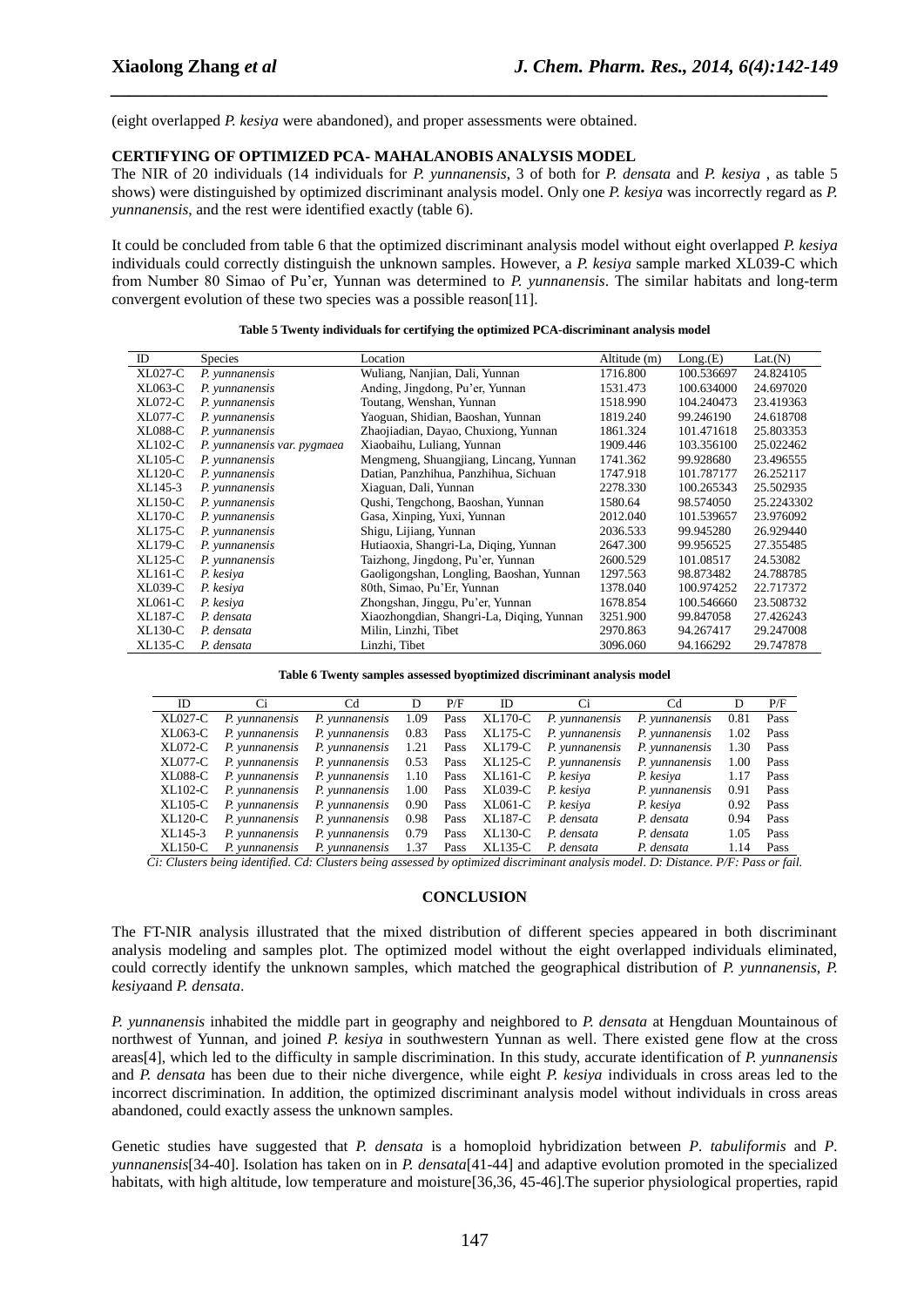growing rate, resistances against cold, drought and UV-radiation in extreme environments were improved.[45,47]. Mao and Wang's findings provide evidence of a distinct niche shift in *P. densata* and support the hypothesis that local adaptation and geographic isolation help maintain and reinforce between-species differences and reproductive isolation in the species complex[48]. Consequently, *P. densata* has taken the advantages than its two parental species in their respective natural habitats and occupied the ecological niches of the extreme environments[49-52].

*\_\_\_\_\_\_\_\_\_\_\_\_\_\_\_\_\_\_\_\_\_\_\_\_\_\_\_\_\_\_\_\_\_\_\_\_\_\_\_\_\_\_\_\_\_\_\_\_\_\_\_\_\_\_\_\_\_\_\_\_\_\_\_\_\_\_\_\_\_\_\_\_\_\_\_\_\_*

Neither geographical nor reproductive isolation had existed in *P. yunnanensis* and *P. kesiya*. Furthermore, short distance between these two species mostly referring to their gene flow at cross areas and convergent adaptation in the similar habitats.

Discriminant analysis results indicated FT-NIR was a valid resource in distinguishing *p. yunnanensis* and its closely related species. However, the models estimated cannot tell the origin of them. As may be expected, a further study of molecular technology and genetic analysis are requested to understand the genetic relationships or classification of *Pinus* genus.

## **Acknowledgements**

Thanks are due to my classmate Shuaifeng Li for valuable suggestions.

## **REFERENCES**

- [1] Flora of China Editorial Committee. *Flora of China*, **1978**, 7: 255,
- [2] Jin ZZ, Peng J. *Pinus yunnanensis*. pp.6-332, **2004**.
- [3] XuYL, Cai NH, Kang XY, Li GQ, He CZ, Duan AA. *Journal of Plant Genetic Resources*, **2011**, 12(6):982-985.
- [4] Yu H, Ge S, Huang RF, Jiang HQ. *Acta Botanicasinica*, **2000**, 42(1):107-110.
- [5] XuYL, Cai NH, Kang XY, Li GQ, He CZ, Duan AA. *Journal of Northwest Forestry University*, **2012**, 27(1):98-102.
- [6] Gu ZJ, Li MX. *Acta Botanica Yunnanica*, **1982**, 4(2):185-190.
- [7] Li LC, Qian J. *Aeta Botanica Yunnanica*, **1993**, 15(1):47-56.
- [8] Saylor LC. *Silvae Genet*, **1964**, 13(6):165-170.
- [9] Armitage FB, Burley J. *Pinuskesiya, department of forestry*, **1981**.
- [10] Wang CM, Wang J, Jiang HQ. *Journal of southwest forestry college*, **2003**, 23(4):4-6.
- [11] Wu ZL. *Journal of ShanxiNormalUniversity: Natural Science Edition*, **1993,** (2):45-49.
- [12]USUD. Barks and its possible use.Department of Agriculture.Forest Service Forest Products Laboratory. Madison, Wisconsin, **1971**.
- [13] Diamantopoulou M. *Computers and Electronics in Agriculture*, **2005**, (48):235-44.
- [14)Hon DNS, Shiraishi N. *Chemistry of bark*, **2001**, 243-74.
- [15] Feng SH, Cheng S, Yuan ZS, Leitch M, Xu CB. *Renew a bleand Sustainable Energy Reviews*, **2013** (26):560-578.
- [16] Lu WZ. *Modem Near Infrared Spectroscopy Analytival Technology*, **2007**.
- [17] Zhu DZ, Wang K, Zhou GH, Hou RF, Wang C. *Spectroscopy and Spectral Analysis*, **2010**, 30(12):3217-3221.
- [18] Zhou ZQ, Chen B, Yan H. *Journal of the Chinese Cereals and Oils Association*, **2011**, 26(9):115-117.
- [19] Wu WJ, Wang HW, Chen SJ, Guo TT, Wang SJ, Su Q, Sun M, An D. *Spectroscopy and Spectral Analysis*, **2010**, 30(5):1248-1251.
- [20] Xia LY, Shen SG, Liu ZH, Sun HW. *Spectroscopy and Spectral Analysis*, **2013**, 33(1):102-105.
- [21] Zhou ZL, Zhang Y, He Y, Li XL, Shao YN. *Transactions of the CSAE*, **2009**, 25(8):131-135.
- [22] Liang L, Liu ZX, Yang MH, Zhang YX, Wang CH. *J. Infrared Millim. Waves*, **2009**, 28(5):353-356,391.
- [23] Feng WS, Wu SH, Gu YY, Zhang Y, Gao HT, Wang WD, Zhang LS, Zhang XP, Ma F, Zhang CJ. *Agricultural Science & Technology*, **2012**, 13(12):2615-2619.
- [24] Huang YY, Zhu LW, Li JH, Wang JH, Sun BQ, Sun Q. *Spectroscopy and Spectral Analysis*, **2011**, 31(3):661-664.
- [25] Lin B, Lin JM, Shao MH, Sun JY, Qin LP. *Journal of Pharmaceutical Practic*, **2012**, 30(3):194-196.
- [26] Huang YW, Wang JH, Li XY, Jacqueline JS, Lei L, Han DH. *Spectroscopy and Spectral Analysis*, **2010**, 30(11):2954-2957.
- [27] Luo WQ, Yang HQ, Li Y, Xu N. *Infrared (Monthly)* , **2013**, 34(1):38-40.
- [28] Wang GL, Shi Y, Wei YH, Wang HC, Xu XJ, Lin RC. *Chinese Traditional and Herbal Drugs*, **2006**, 37(10):1569-1571.
- [29] Zhou J, Cheng H, Ye Y, Wang LY, He W, Liu X, Lu WY. *Acta Optica Sinica*, **2009**, 29(4):1117-1120.
- [30] Cao F, Wu i, He Y, Bao YD. *ACTA OPTICA SINICA*, **2009**, 29(2):537-540.
- [31] Li XL, Hu XY, He Y. J. *Waves*, **2006**, 25(6):417-420.
- [32] Pang YP, Liu K, Yan JY, Li PS. *Modern Food Science and Technolog*, **2013**, 29(5):1160-1162**.**